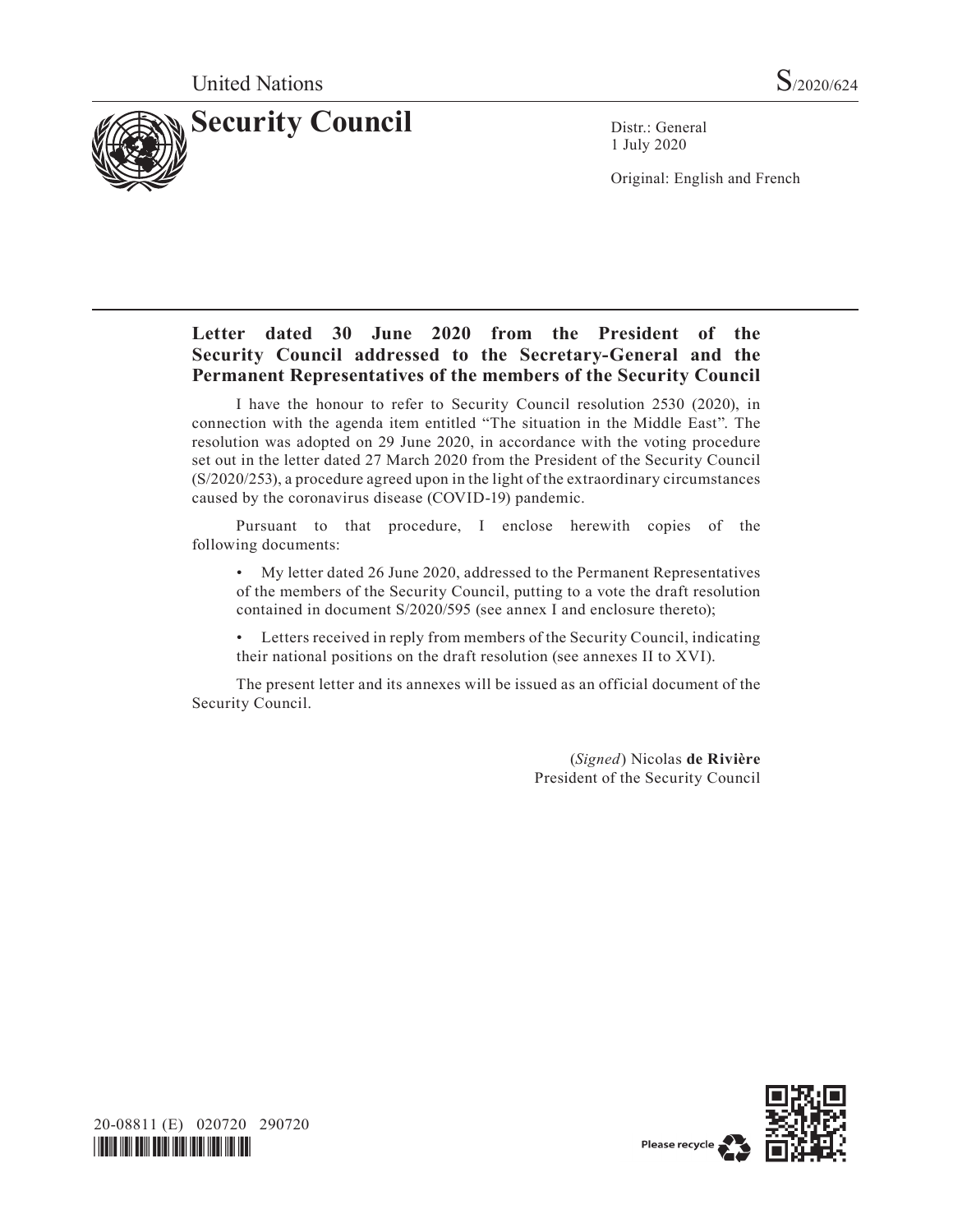#### **Annex I**

# **Letter dated 26 June 2020 from the President of the Security Council addressed to the Permanent Representatives of the members of the Security Council**

[Original: English and French]

In accordance with the procedure agreed upon by the members of the Security Council in the light of the extraordinary circumstances caused by the coronavirus disease pandemic, as set out in the letter dated 27 March 2020 from the President of the Security Council addressed to all members of the Council (S/2020/253), I would like to draw your attention to the following issue.

The members of the Council have discussed the draft resolution submitted by the Russian Federation and the United States of America, in connection with the agenda item "The situation in the Middle East" (S/2020/595). The draft resolution has been put in blue (see enclosure).

In my capacity as President of the Security Council, I hereby put the abovementioned draft resolution to a vote. The non-extendable 24-hour voting period for this draft resolution will begin at 2 p.m. on Friday, 26 June 2020, and will expire at 2 p.m. on Monday, 29 June 2020.

Please submit your vote (in favour, against or abstention) on the draft resolution, as well as your possible explanation of vote, by sending the Director of the Security Council Affairs Division in the United Nations Secretariat (egian@ un.org) a letter signed by the Permanent Representative or Chargé d'affaires a.i. within the non-extendable 24-hour voting period set out above.

It is my intention to circulate a letter listing the outcome of the vote within three hours of the conclusion of the 24-hour voting period. I also intend to convene a video-teleconference of the Security Council to announce the outcome of the vote shortly after the conclusion of the voting period, on the afternoon of Monday, 29 June 2020.

> (*Signed*) Nicolas **de Rivière** President of the Security Council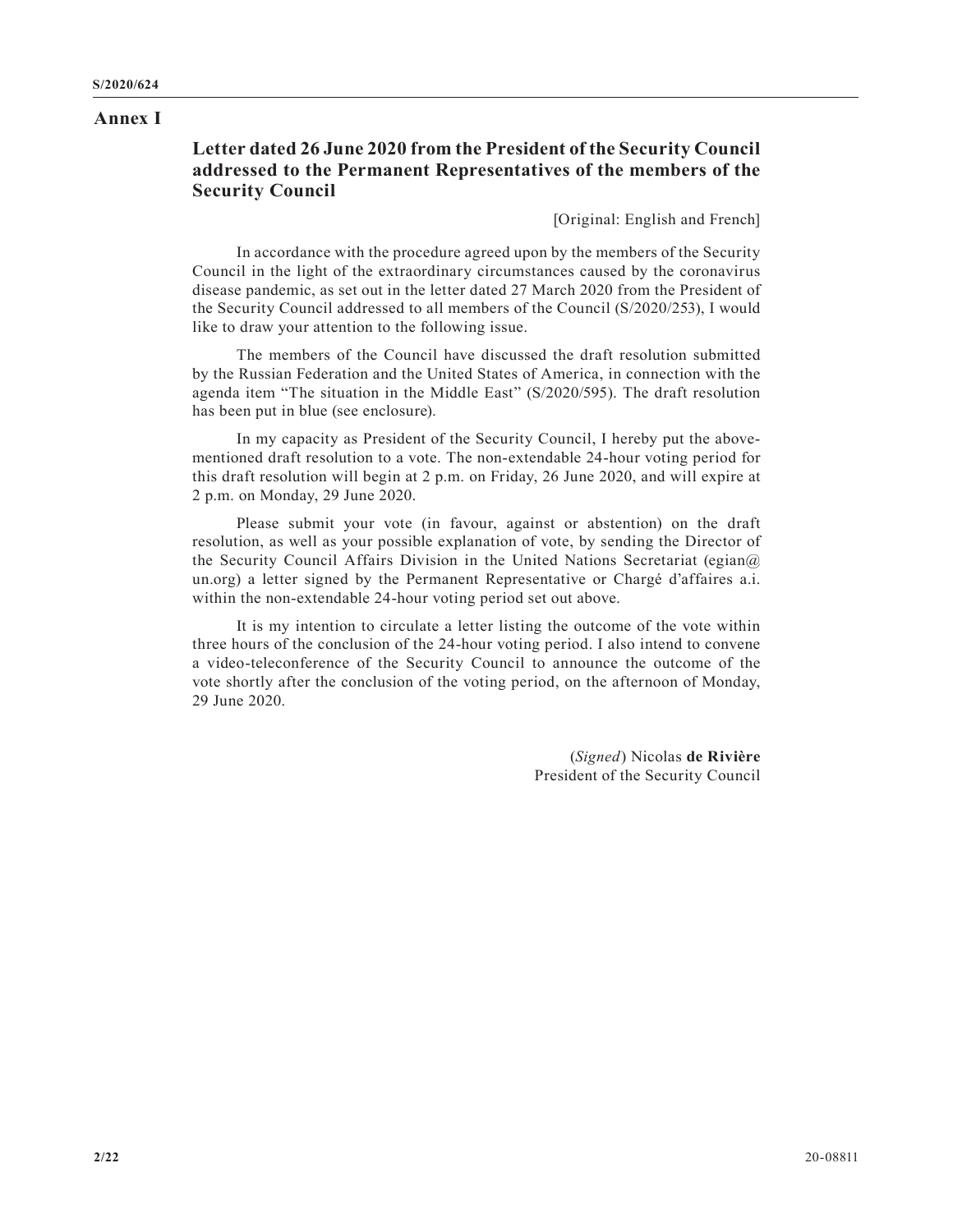### **Enclosure**

# United Nations S<sub>/2020/595</sub>



Original: English

26 June 2020

### **Russian Federation and United States of America: draft resolution**

#### *The Security Council*,

*Noting* with concern that the situation in the Middle East is tense and is likely to remain so, unless and until a comprehensive settlement covering all aspects of the Middle East problem can be reached,

*Having considered* the reports of the Secretary-General on the United Nations Disengagement Observer Force (UNDOF) of 20 March 2020 (S/2020/219) and 8 June 2020 (S/2020/506) and also reaffirming its resolution 1308 (2000) of 17 July 2000,

*Stressing* that both parties must abide by the terms of the 1974 Disengagement of Forces Agreement between Israel and the Syrian Arab Republic and scrupulously observe the ceasefire,

*Expressing* concern that the ongoing military activities conducted by any actor in the area of separation continue to have the potential to escalate tensions between Israel and the Syrian Arab Republic, jeopardize the ceasefire between the two countries, and pose a risk to the local civilian population and United Nations personnel on the ground,

*Expressing* its appreciation in this regard to UNDOF's liaison efforts to prevent any escalation of the situation across the ceasefire line,

*Expressing* alarm that violence in the Syrian Arab Republic risks a serious conflagration of the conflict in the region,

*Expressing* concern at all violations of the Disengagement of Forces Agreement,

*Noting* the Secretary-General's latest report on the situation in the area of operations of UNDOF, including findings about weapons fire across the ceasefire line as well as ongoing military activity on the Bravo side of the area of separation, and in this regard underscoring that there should be no military forces, military equipment, or personnel in the area of separation other than those of UNDOF,

*Calling upon* all parties to the Syrian domestic conflict to cease military actions throughout the country, including in the UNDOF area of operations, and to respect international humanitarian law,

*Noting* the significant threat to the UN personnel in the UNDOF area of operation from unexploded ordnance, explosive remnants of war and mines, and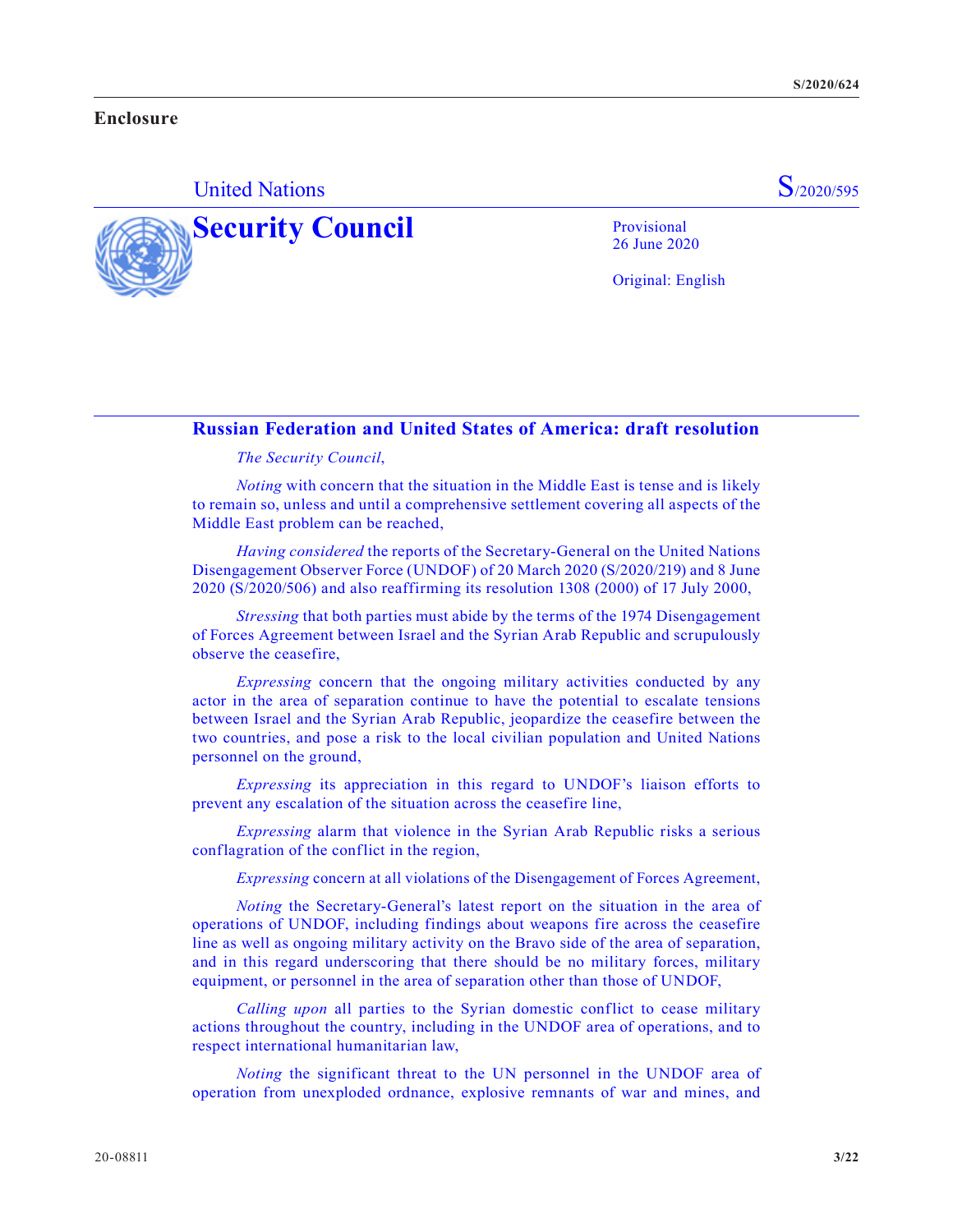*emphasizing* in this regard the need for demining and clearance operations in strict compliance with the 1974 Disengagement of Forces Agreement,

*Reaffirming* its readiness to consider listing individuals, groups, undertakings, and entities providing support to the Islamic State in Iraq and the Levant (ISIL, also known as Da'esh) or to the Al-Nusra Front (also known as Jabhat Fateh al-Sham or Hay'at Tahrir al-Sham), including those who are financing, arming, planning, or recruiting for ISIL or the Al-Nusra Front and all other individuals, groups, undertakings, and entities associated with ISIL and Al-Qaida as listed on the ISIL (Da'esh) and Al-Qaida Sanctions List, including those participating in or otherwise supporting attacks against UNDOF peacekeepers,

*Recognizing* the necessity of efforts to flexibly adjust UNDOF's posture to minimize the security risk to UNDOF personnel as UNDOF continues to implement its mandate, while emphasizing that the ultimate goal is for the peacekeepers to return to UNDOF's area of operations as soon as practicable,

*Emphasizing* the importance of Security Council and troop-contributing countries having access to reports and information related to UNDOF's redeployment configuration, and reinforcing that such information assists the Security Council with evaluating, mandating, and reviewing UNDOF and with effective consultation with troop-contributing countries,

*Underscoring* the need for UNDOF to have at its disposal all necessary means and resources to carry out its mandate safely and securely, including technology and equipment to enhance its observation of the area of separation and the ceasefire line, and to improve force protection, as appropriate, and *recalling* that the theft of United Nations weapons and ammunition, vehicles and other assets, and the looting and destruction of United Nations facilities, are unacceptable,

*Expressing* its profound appreciation to UNDOF's military and civilian personnel, including those from Observer Group Golan, for their service in an ongoing, challenging operating environment, *underscoring* the important contribution UNDOF's continued presence makes to peace and security in the Middle East, *welcoming* steps taken to enhance the safety and security of UNDOF, including Observer Group Golan, personnel, and *stressing* the need for continued vigilance to ensure the safety and security of UNDOF and Observer Group Golan personnel,

*Strongly condemning* incidents threatening the safety and security of United Nations personnel,

*Expressing* its appreciation to UNDOF, including Observer Group Golan, for re-establishing its presence at Camp Faouar and for further progress towards expanding its presence in its area of operations through patrols and rehabilitation of positions on the Bravo side,

*Taking note* of the Secretary-General's plan for UNDOF to return to the Bravo side based on a continuous assessment of security in the area of separation and its surroundings, and continued discussion and coordination with the parties,

*Recalls* that UNDOF's deployment and the 1974 Disengagement of Forces Agreement are steps toward a just and durable peace on the basis of Security Council Resolution 338 (1973),

*Recalling* resolution 2378 (2017) and its request of the Secretary-General to ensure that data related to the effectiveness of peacekeeping operations, including peacekeeping performance data, is used to improve analytics and the evaluation of mission operations, based on clear and well identified benchmarks, and further recalling resolution 2436 (2018) and its request of the Secretary-General to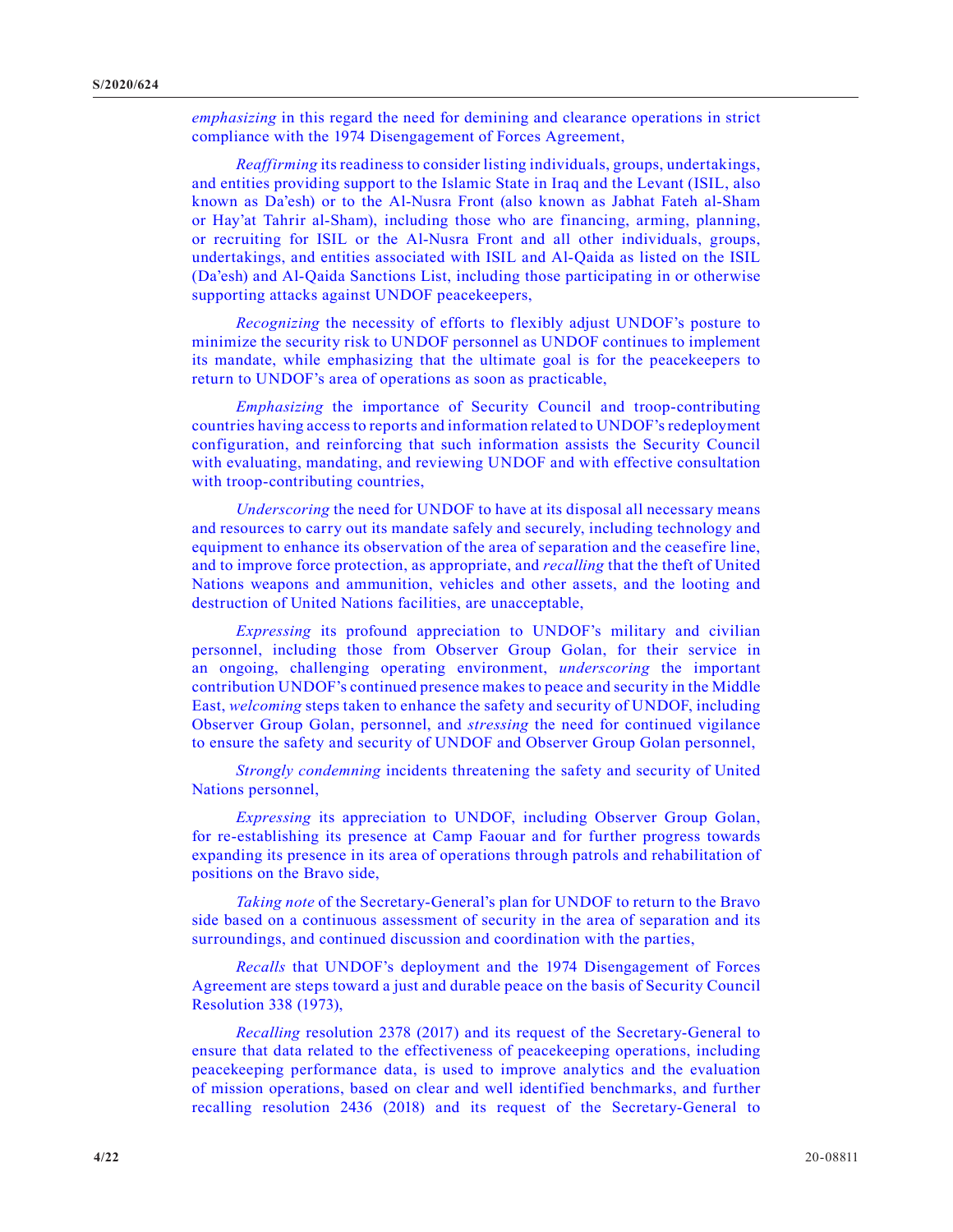ensure that decisions to recognize and incentivize outstanding performance and decisions regarding deployment, remediation, training, withholding of financial reimbursement, and repatriation of uniformed or dismissal of civilian personnel, are predicated on objective performance data,

*Recalling* resolution 2242 (2015) and its aspiration to increase the number of women in military and police contingents of United Nations peacekeeping operations,

1. *Calls upon* the parties concerned to implement immediately its resolution 338 (1973) of 22 October 1973;

2. *Stresses* the obligation on both parties to scrupulously and fully respect the terms of the 1974 Disengagement of Forces Agreement, *calls* on the parties to exercise maximum restraint and prevent any breaches of the ceasefire and the area of separation, *encourages* the parties to take full advantage of UNDOF's liaison function regularly to address issues of mutual concern, as appropriate, and to maintain their liaison with UNDOF to prevent any escalation of the situation across the ceasefire line, as well as to support the enhancement of the UNDOF liaison function, and *underscores* that there should be no military activity of any kind in the area of separation, including military operations by the Syrian Arab Armed Forces;

3. *Underlines* that UNDOF remains an impartial entity and stresses the importance to halt all activities that endanger United Nations peacekeepers on the ground and to accord the United Nations personnel on the ground the freedom to carry out their mandate safely and securely;

4. *Expresses* full support for the Secretary-General's appointment of Major General Ishwar Hamal as Head of Mission and Force Commander;

5. *Calls on* all groups other than UNDOF to abandon all UNDOF positions, and return the peacekeepers' vehicles, weapons, and other equipment;

6. *Calls on* all parties to cooperate fully with the operations of UNDOF, to respect its privileges and immunities and to ensure its freedom of movement, as well as the security of and unhindered and immediate access for the United Nations personnel carrying out their mandate, including the unimpeded delivery of UNDOF equipment and the temporary use of alternative ports of entry and departure, as required, to ensure safe and secure troop rotation and resupply activities, in conformity with existing agreements, and urges prompt reporting by the Secretary-General to the Security Council and troop-contributing countries of any actions that impede UNDOF's ability to fulfil its mandate;

7. *Calls on* the parties to provide all the necessary support to allow for the full utilization of the Quneitra crossing by UNDOF in line with established procedures and to lift COVID-19 related restrictions as soon as sanitary conditions permit, to allow UNDOF to increase its operations on the Bravo side to facilitate effective and efficient mandate implementation;

8. *Requests* UNDOF, within existing capacities and resources, member states, and relevant parties to take all appropriate steps to protect the safety, security and health of all UNDOF personnel, in line with resolution 2518 (2020), taking into account the impact of the COVID-19 pandemic;

9. *Welcomes* UNDOF's ongoing efforts to consolidate its presence and to intensify its operations in the area of separation, including the mission's intent to resume inspections in the area of limitation on the Bravo side conditions permitting per the Mission's assessment, as well as the cooperation of the parties to facilitate this return, together with continued efforts to plan for UNDOF's expeditious return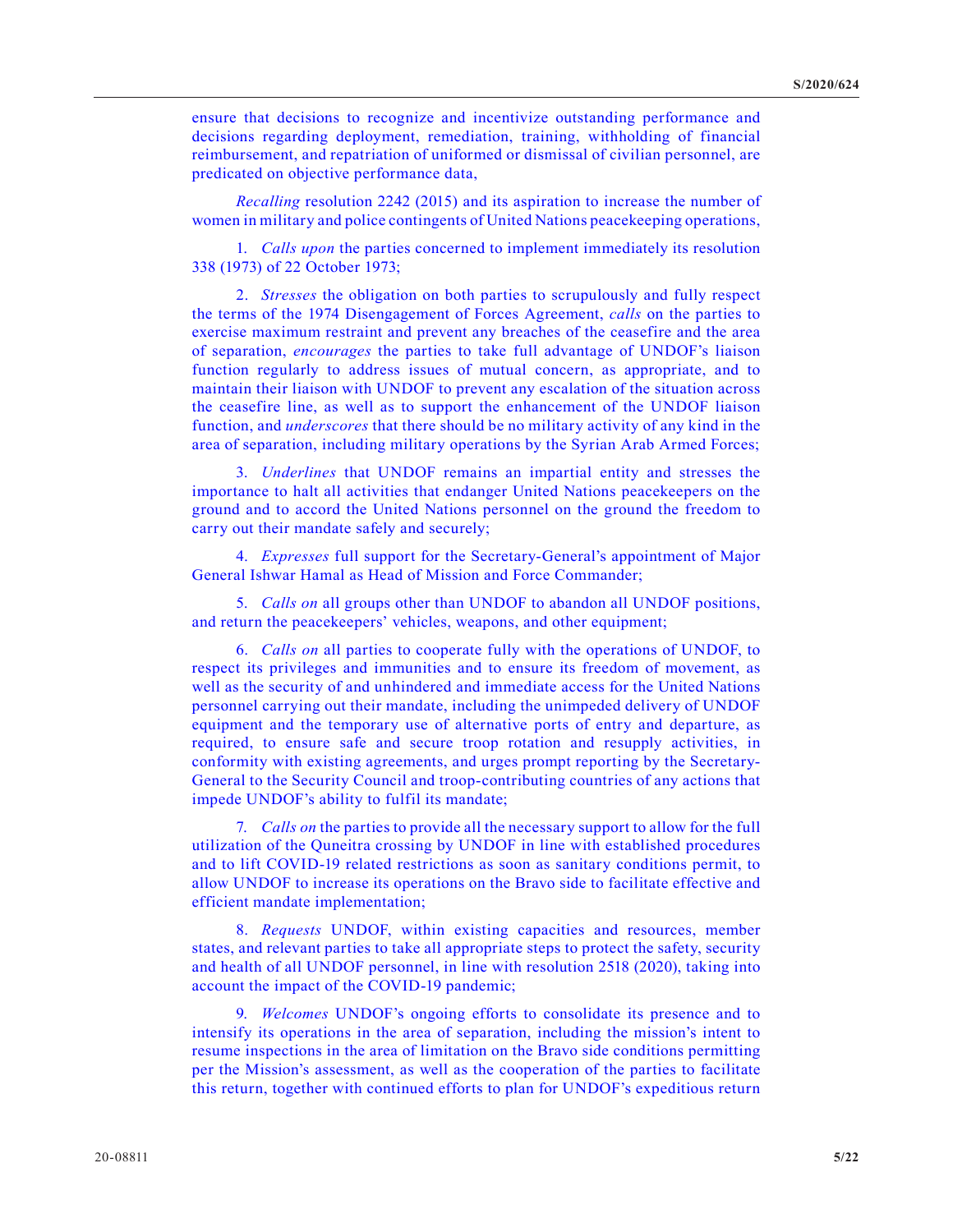to the area of separation, including the provision of adequate force protection, based on a continuous assessment of security in the area;

10. *Underscores* the importance of progress in the deployment of appropriate technology, including counter-improvised explosive device (IED) capabilities and a sense and warn system, as well as in addressing civilian staffing needs, to ensure the safety and security of UNDOF personnel and equipment, following appropriate consultations with the parties, and *notes* in this regard that the Secretary-General's proposal for such technologies has been delivered to the parties for approval;

11. *Encourages* the parties to the Disengagement Agreement to engage constructively to facilitate necessary arrangements with UNDOF for the force's return to the area of separation, taking into account existing agreements;

12. *Encourages* the Department of Peace Operations, UNDOF, and the UN Truce Supervision Organization to continue relevant discussions on recommendations from the 2018 independent review to improve mission performance and implementation of UNDOF's mandate;

13. *Welcomes* the initiatives undertaken by the Secretary-General to standardize a culture of performance in UN peacekeeping, *recalls* its request in resolution 2378 (2017) and resolution 2436 (2018) that the Secretary-General ensure that performance data related to the effectiveness of peacekeeping operations is used to improve mission operations, including decisions such as those regarding deployment, remediation, repatriation and incentives, and *reaffirms* its support for the development of a comprehensive and integrated performance policy framework that identifies clear standards of performance for evaluating all United Nations civilian and uniformed personnel working in and supporting peacekeeping operations that facilitates effective and full implementation of mandates, and includes comprehensive and objective methodologies based on clear and well-defined benchmarks to ensure accountability for underperformance and incentives and recognition for outstanding performance, and *calls on* the United Nations to apply this framework to UNDOF as described in resolution 2436 (2018), *notes* the efforts of the Secretary-General to develop a comprehensive performance assessment system and *requests* the Secretary-General and troop- and police-contributing countries to seek to increase the number of women in UNDOF, as well as to ensure the full, effective, and meaningful participation of women in all aspects of operations;

14. *Requests* the Secretary-General to continue to take all necessary measures to ensure full compliance of all personnel in UNDOF, civilian and uniformed, including mission leadership and mission support personnel with the United Nations zero-tolerance policy on sexual exploitation and abuse and to keep the Council fully informed through his reports to the Council about the Mission's progress in this regard, including by reporting on the start, agreed deadlines, and outcomes of 2272 reviews, *stresses* the need to prevent such exploitation and abuse and to improve how these allegations are addressed in line with resolution 2272 (2016), and *urges* troop- and police-contributing countries to continue taking appropriate preventive action, including vetting of all personnel, pre-deployment and in-mission awareness training, and to ensure full accountability in cases of such conduct involving their personnel through timely investigation of allegations by troop- and policecontributing countries and UNDOF, and to take appropriate steps to investigate allegations of sexual exploitation and abuse, hold perpetrators accountable and repatriate units when there is credible evidence of widespread or systemic sexual exploitation and abuse by those units;

15. *Decides* to renew the mandate of UNDOF for a period of six months, that is, until 31 December 2020, and requests the Secretary-General to ensure that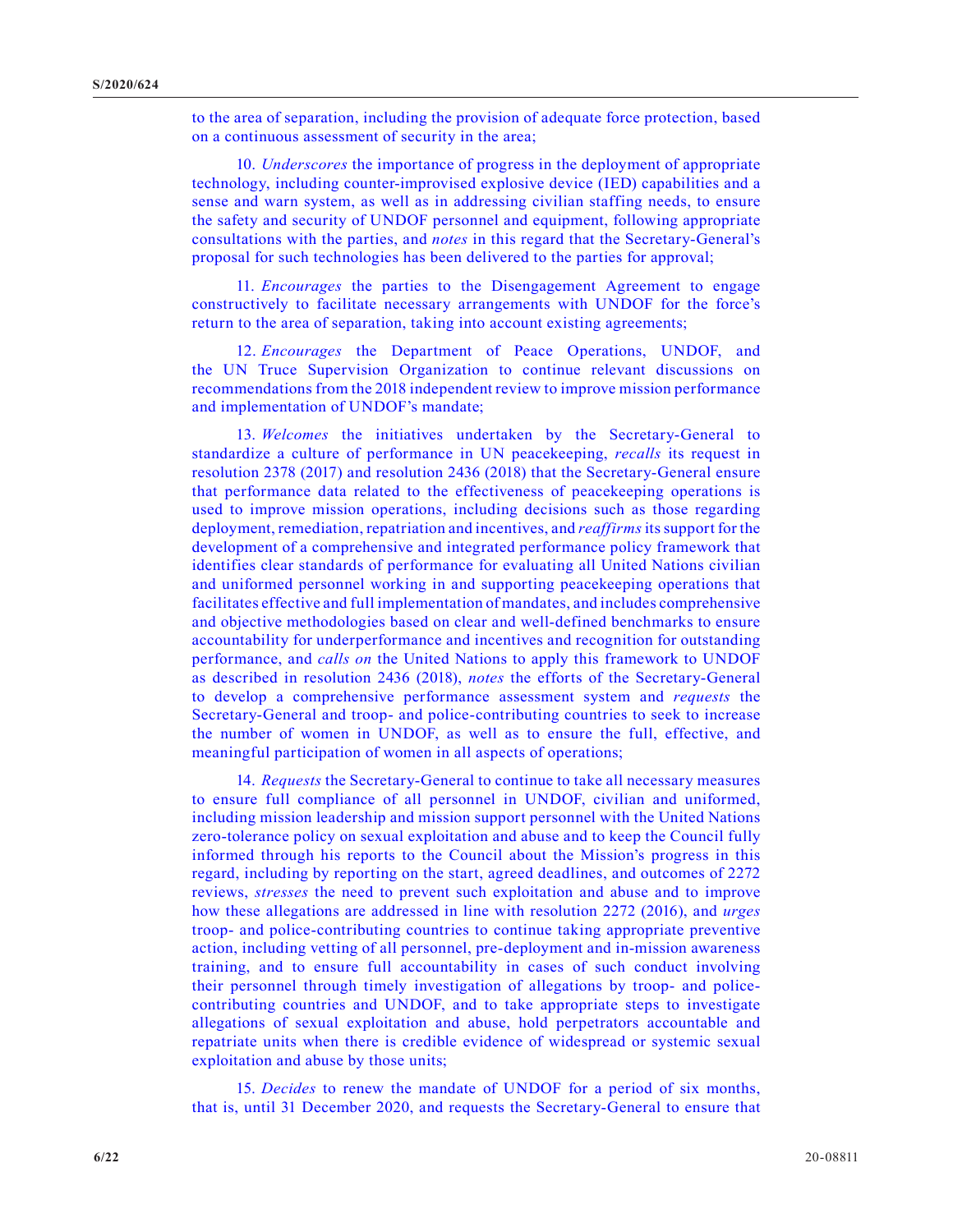UNDOF has the required capacity and resources to fulfil the mandate in a safe and secure way;

16. *Requests* the Secretary-General to report every 90 days on developments in the situation and the measures taken to implement resolution 338 (1973).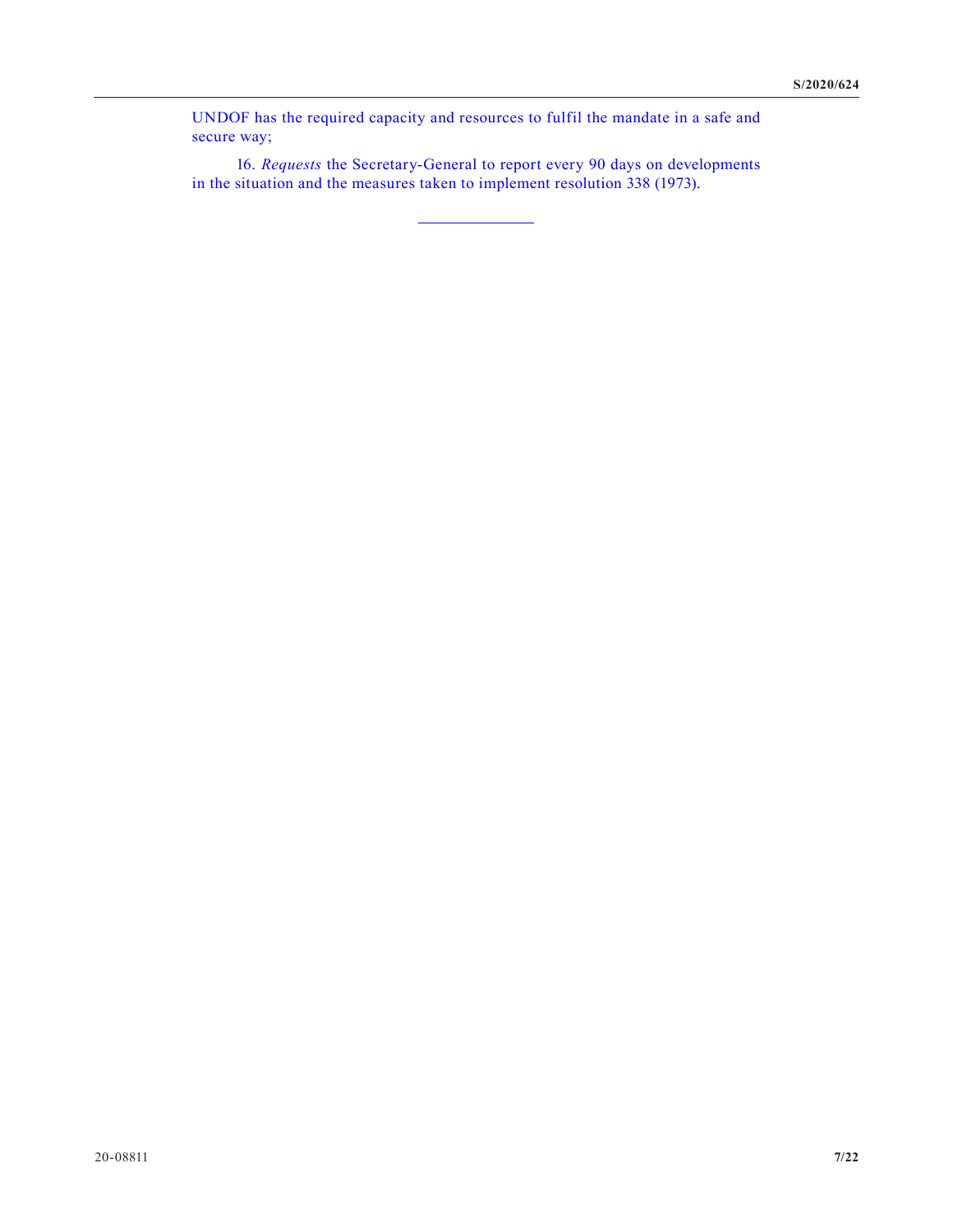#### **Annex II**

### **Letter dated 26 June 2020 from the Permanent Representative of Belgium to the United Nations addressed to the President of the Security Council**

I refer to the President of the Security Council's letter of 26 June 2020 relating to the draft resolution on the United Nations Disengagement Observer Force (S/2020/595).

In accordance with the procedure set forth for the adoption of resolutions under the current extraordinary circumstance caused by the coronavirus disease pandemic, I am pleased to indicate that Belgium votes in favour of this draft resolution. At this stage, my delegation does not intend to deliver an explanation of vote.

> (*Signed*) Marc **Pecsteen de Buytswerve** Ambassador Permanent Representative of Belgium to the United Nations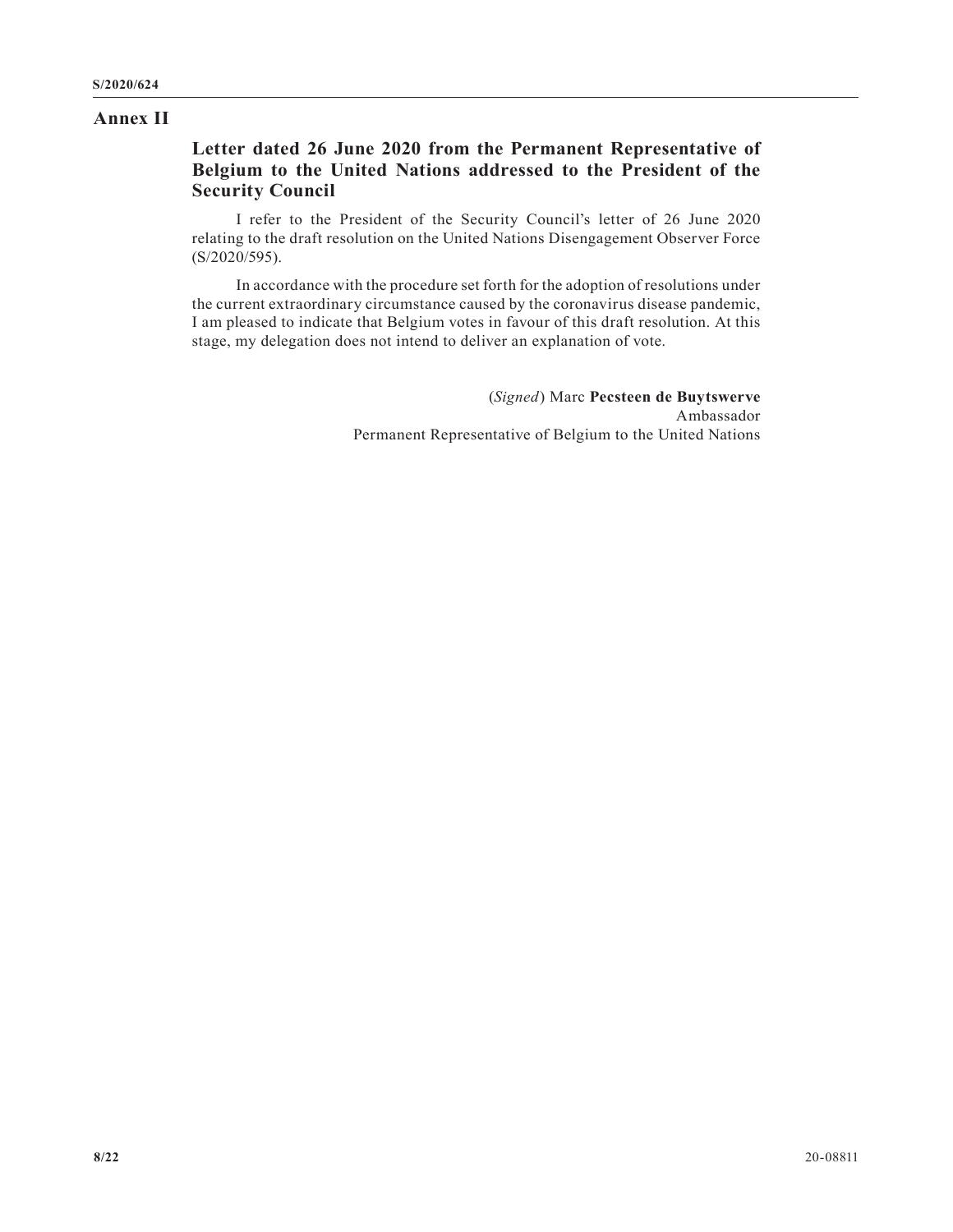#### **Annex III**

### **Letter dated 26 June 2020 from the Permanent Representative of China to the United Nations addressed to the President of the Security Council**

I thank you, Mr. President, and your team for the continued strong support in facilitating the voting procedure.

Please be kindly informed that China votes in favour of the draft resolution submitted by the Russian Federation and the United States for the mandate renewal of the United Nations Disengagement Observer Force (S/2020/595).

> (*Signed*) **Zhang** Jun Ambassador Permanent Representative of China to the United Nations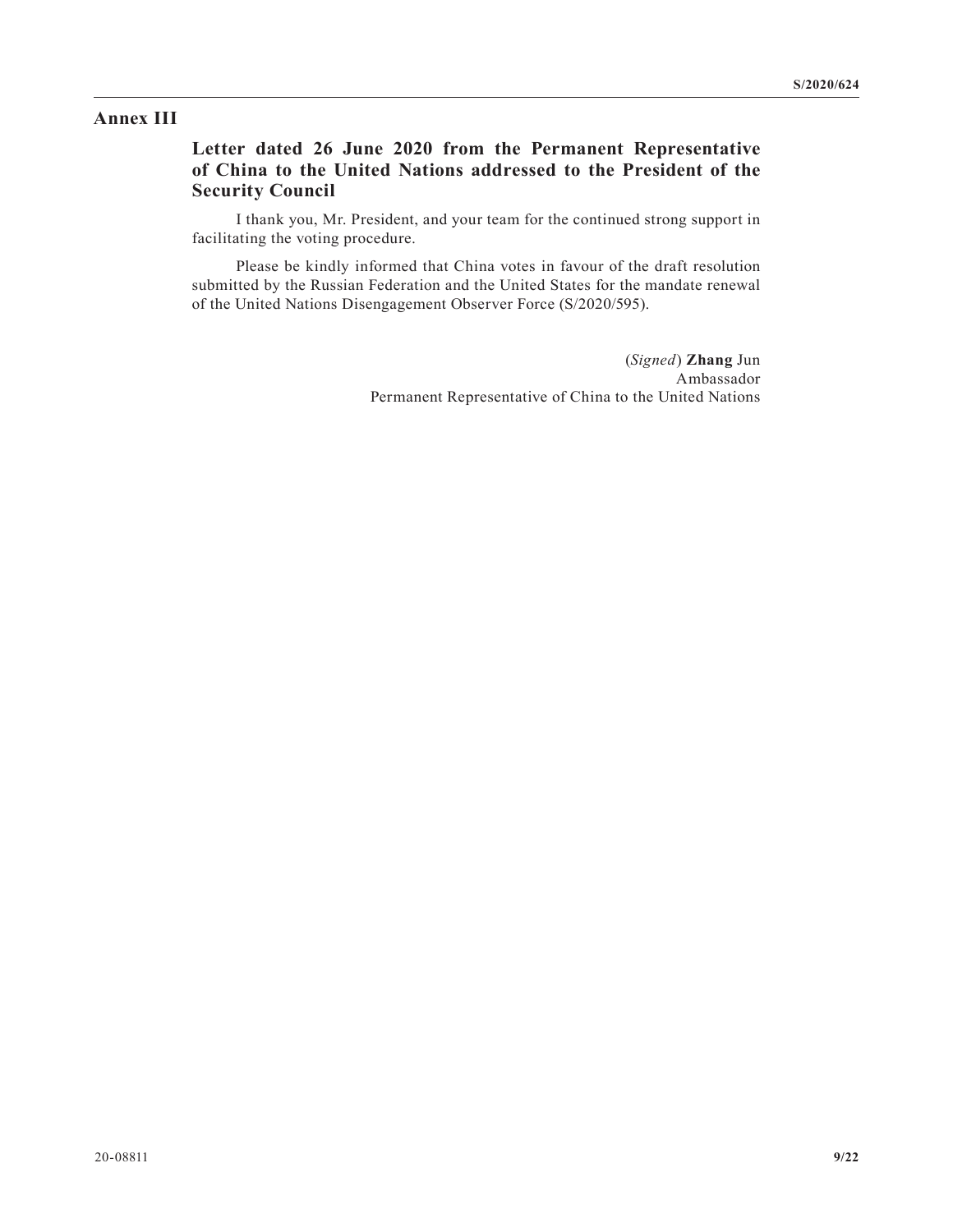#### **Annex IV**

### **Letter dated 29 June 2020 from the Special Envoy to the Security Council of the Dominican Republic addressed to the President of the Security Council**

I refer to your letter dated 26 June 2020 regarding draft resolution S/2020/595, on the extension of the mandate of the United Nations Disengagement Force.

Upon instructions from my Government, the delegation of the Dominican Republic votes in favour of the above-mentioned draft resolution.

> (*Signed*) José **Singer Weisinger** Ambassador Special Envoy to the Security Council of the Dominican Republic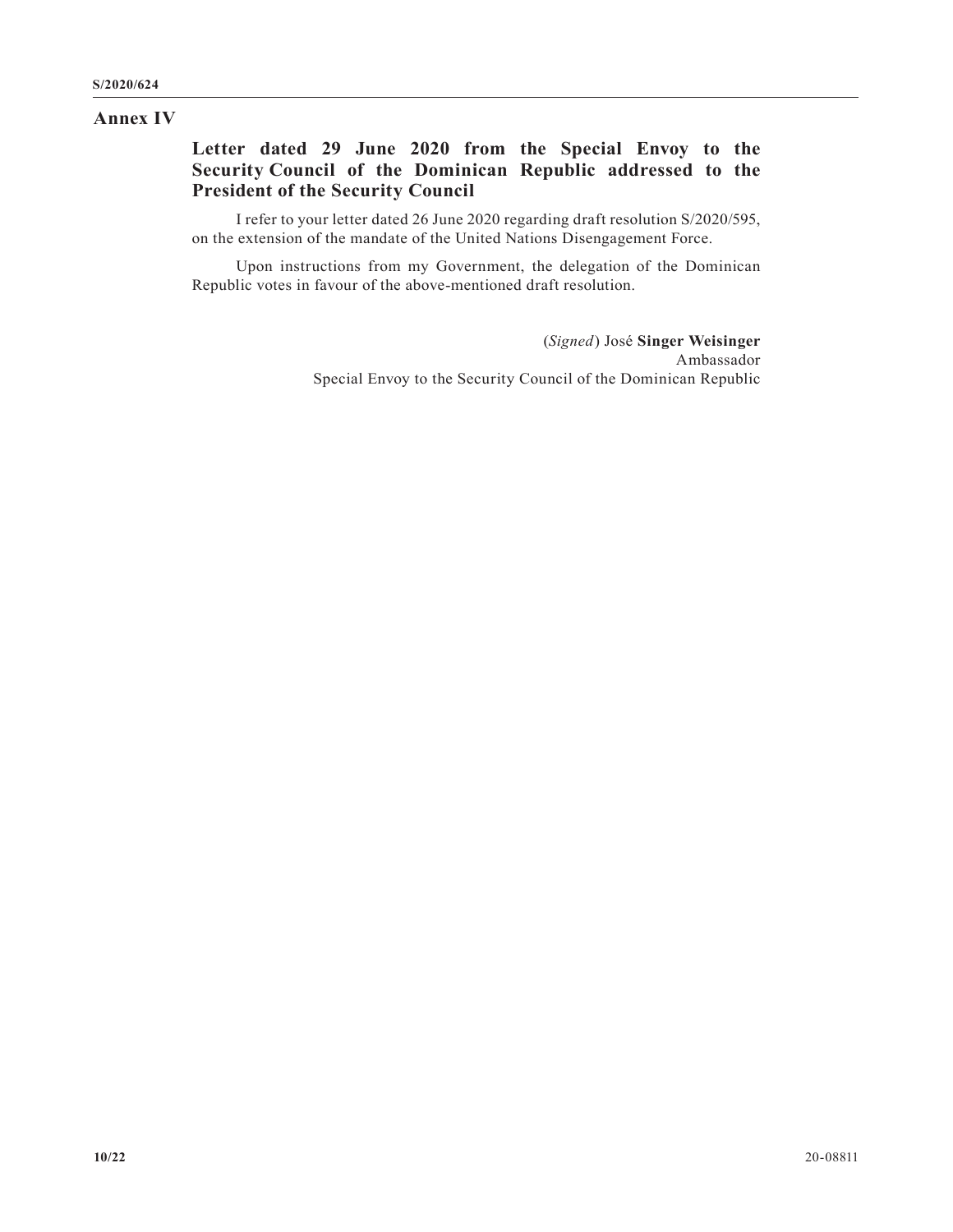### **Annex V**

# **Letter dated 29 June 2020 from the Permanent Representative of Estonia to the United Nations addressed to the President of the Security Council**

I have the honour to inform the Council, in accordance with the relevant provisions of the Charter of the United Nations, that my delegation votes in favour of the draft resolution regarding the extension of the mandate of the United Nations Disengagement Observer Force (S/2020/595).

> (*Signed*) Sven **Jürgenson** Ambassador Permanent Representative of Estonia to the United Nations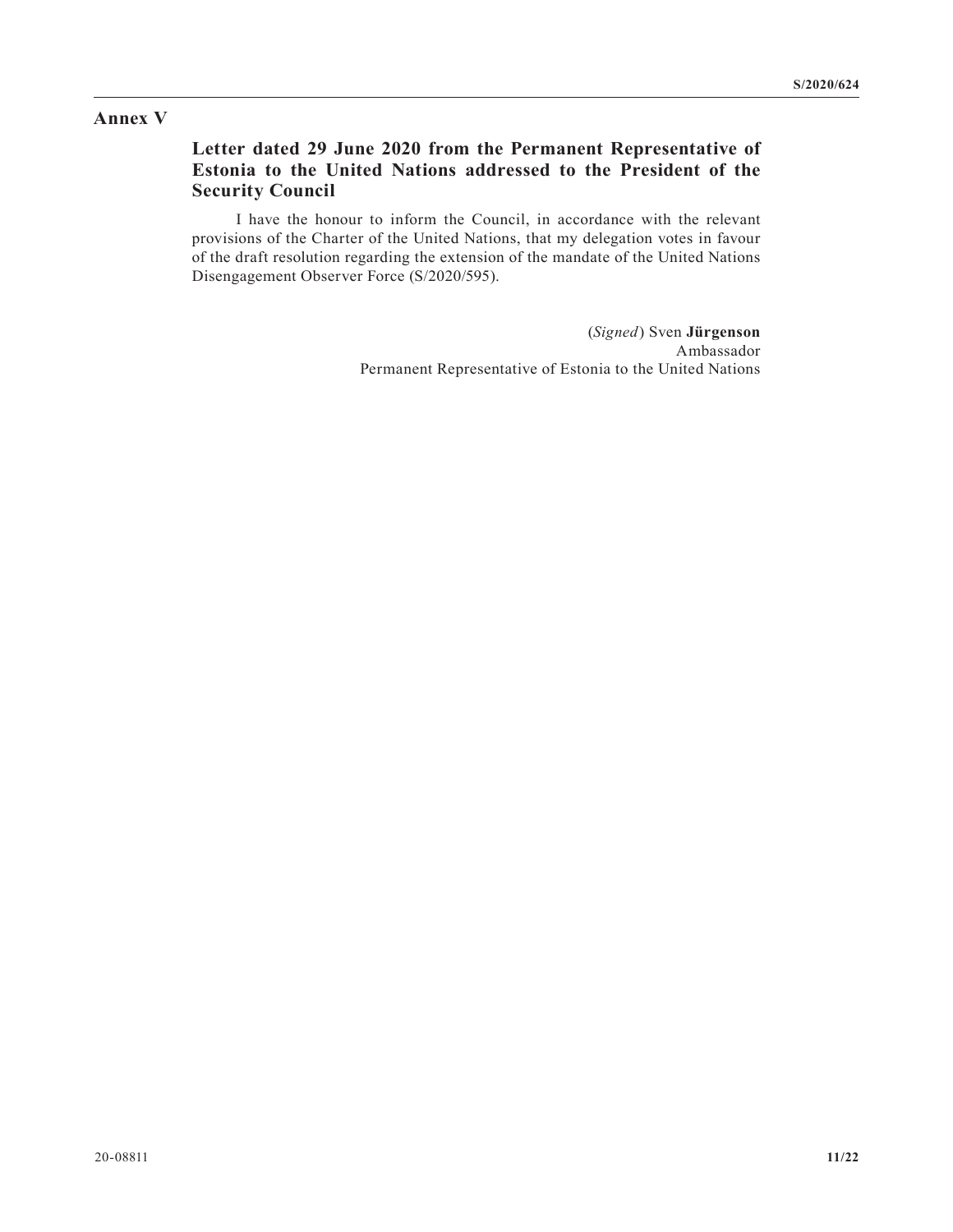#### **Annex VI**

# **Letter dated 29 June 2020 from the Permanent Representative of France to the United Nations addressed to the President of the Security Council**

[Original: French]

I refer to our letter dated 26 June calling on the members of the Council to vote on the draft resolution submitted by the United States of America and the Russian Federation regarding the situation in the Middle East, put in blue under the symbol S/2020/595. France votes in favour.

> (*Signed*) Nicolas **de Rivière** Ambassador Permanent Representative of France to the United Nations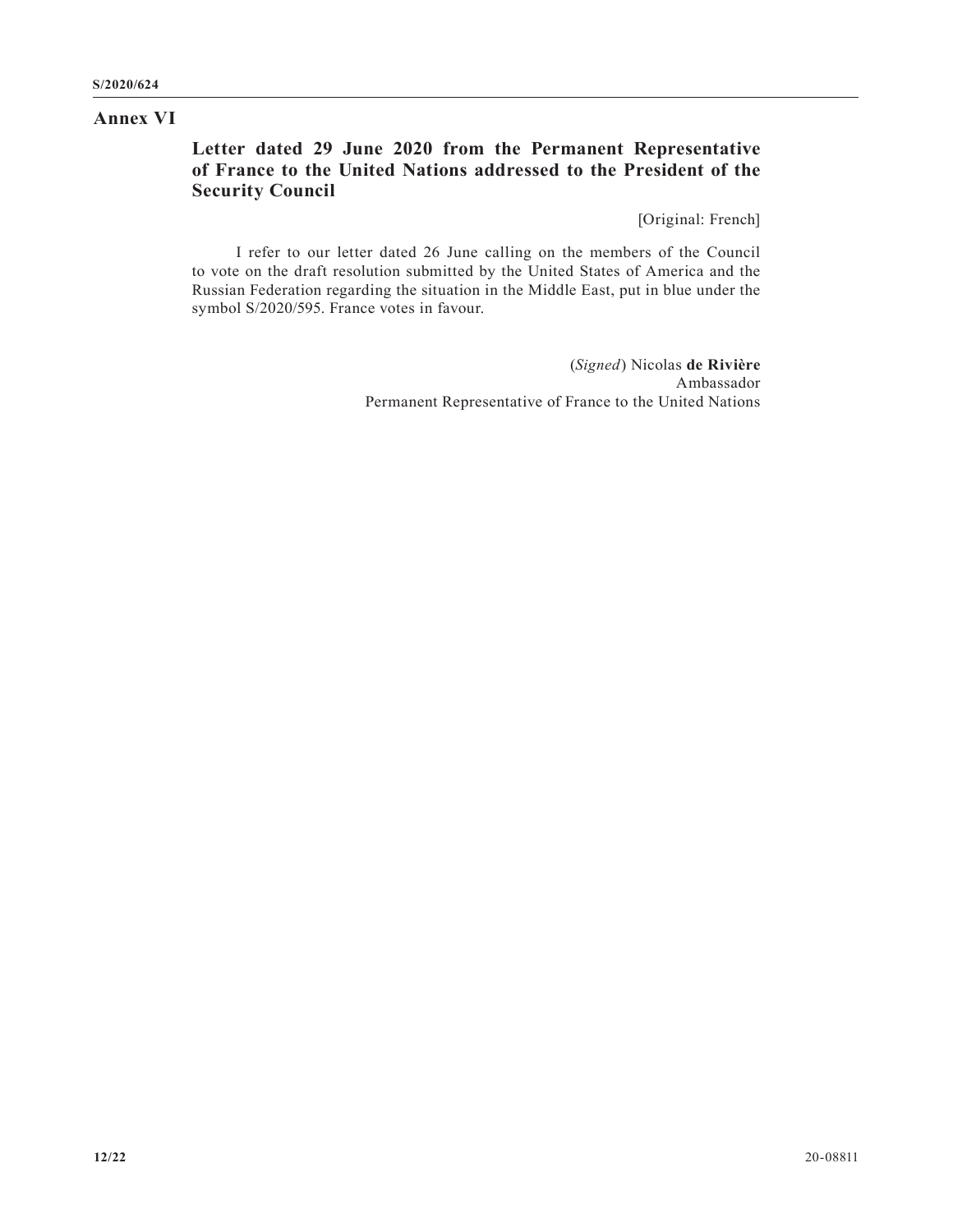#### **Annex VII**

### **Letter dated 26 June 2020 from the Permanent Representative of Germany to the United Nations addressed to the President of the Security Council**

It is my honour to write in response to the letter dated 26 June 2020 from the President of the Security Council, initiating a written voting procedure, in accordance with the agreement reached by the members of the Security Council in the light of the extraordinary circumstances caused by the coronavirus disease pandemic, as set out in the letter dated 27 March 2020 from the President of the Security Council addressed to all members of the Council (S/2020/253).

The vote of the Federal Republic of Germany on the draft resolution submitted by the Russian Federation and the United States of America in connection with the agenda item "The situation in the Middle East" and regarding the extension of the mandate of the United Nations Disengagement Observer Force, as contained in document S/2020/595, is as follows:

The Federal Republic of Germany votes in favour of the above-mentioned resolution.

> (*Signed*) Christoph **Heusgen** Ambassador Permanent Representative of Germany to the United Nations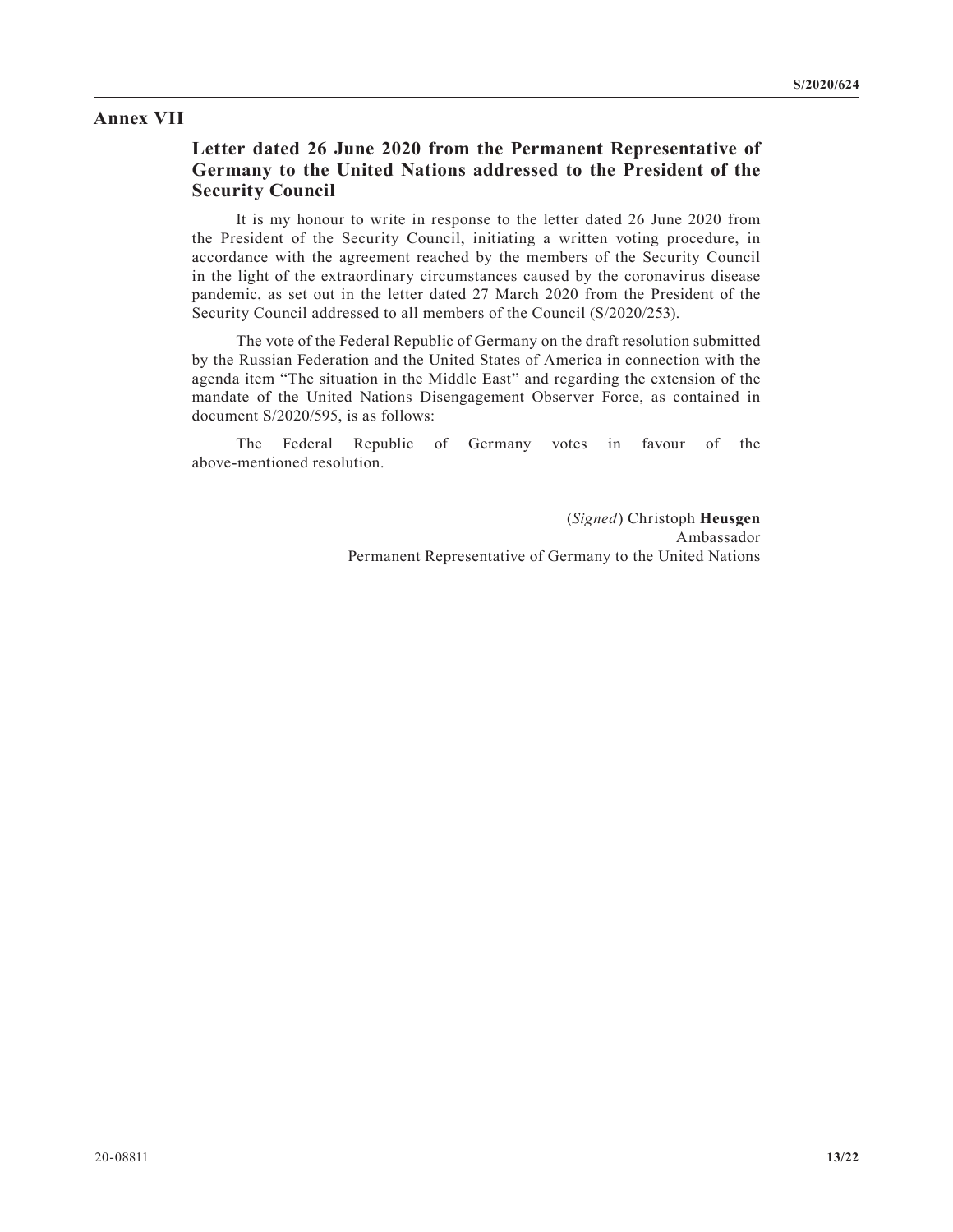#### **Annex VIII**

# **Letter dated 26 June 2020 from the Permanent Representative of Indonesia to the United Nations addressed to the President of the Security Council**

I am writing in reference to the letter dated 26 June 2020 from the Permanent Representative of France to the United Nations, in his capacity as President of the Security Council, regarding the draft resolution submitted under the agenda item "The situation in the Middle East" for the extension of the mandate of the United Nations Disengagement Observer Force (S/2020/595).

I hereby indicate that Indonesia votes in favour of the said resolution.

(*Signed*) Dian Triansyah **Djani** Ambassador Permanent Representative of Indonesia to the United Nations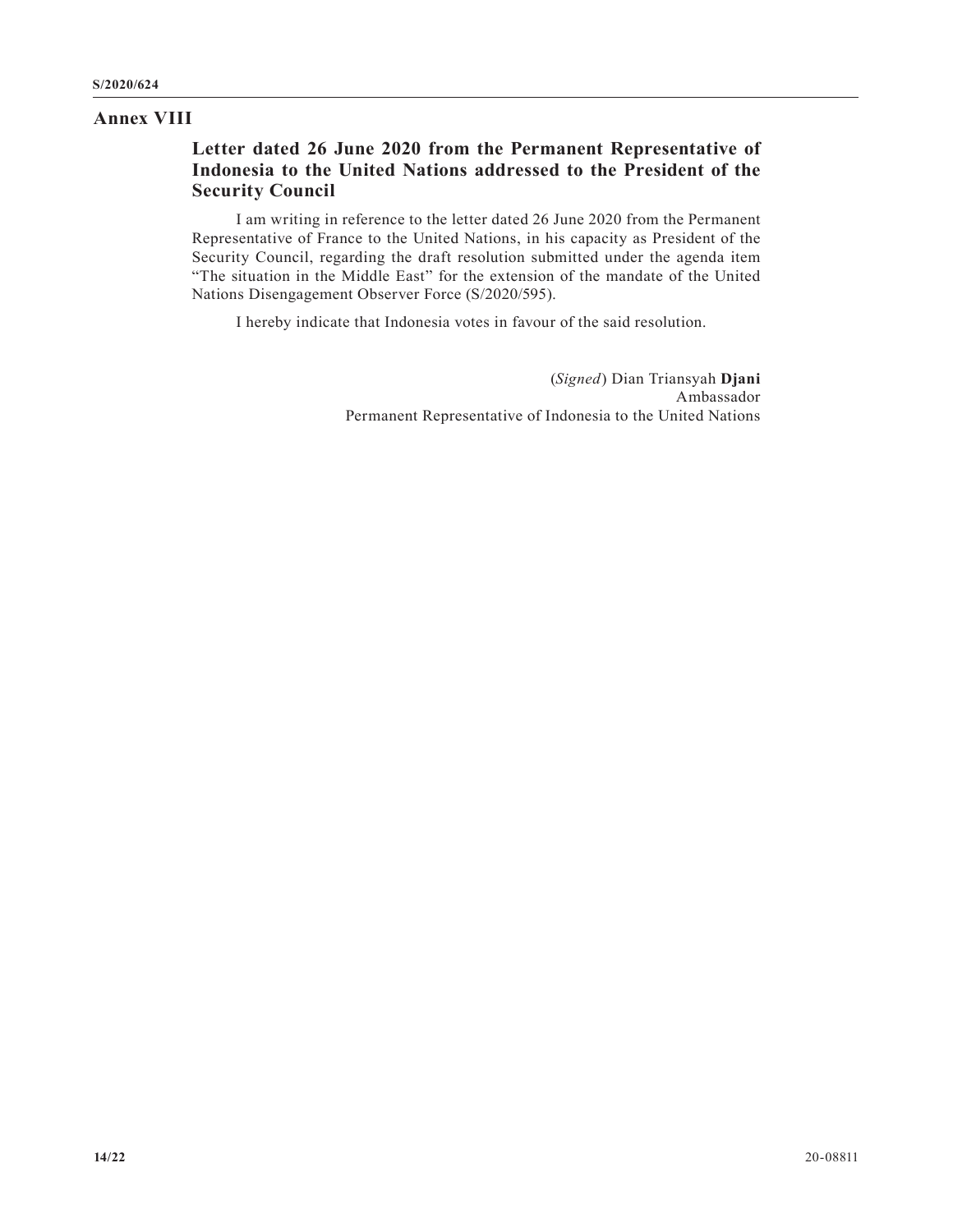#### **Annex IX**

### **Letter dated 29 June 2020 from the Permanent Representative of the Niger to the United Nations addressed to the President of the Security Council**

I am writing in response to the letter from the President of the Security Council dated 26 June, calling on the members of the Council to express their votes on the draft resolution submitted by the United States of America and the Russian Federation under the item "The situation in the Middle East" (S/2020/595).

In accordance with the agreed temporary procedures for the adoption of resolutions during the coronavirus disease pandemic restrictions, I have the honour to indicate that the Republic of the Niger votes in favour of the said draft resolution.

> (*Signed*) Abdou **Abarry** Ambassador Permanent Representative of the Niger to the United Nations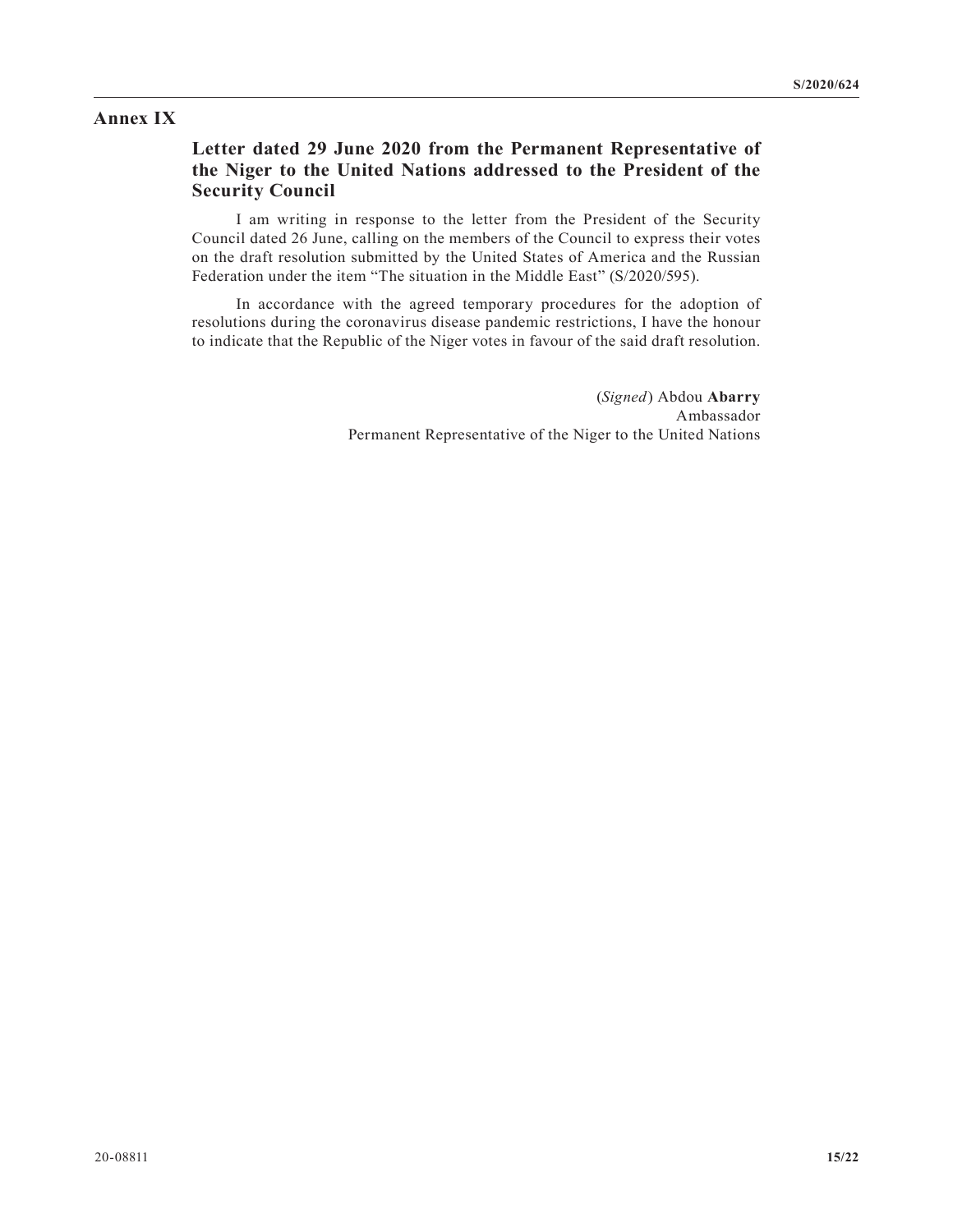#### **Annex X**

# **Letter dated 29 June 2020 from the Permanent Representative of the Russian Federation to the United Nations addressed to the President of the Security Council**

I have the honour to acknowledge receipt of your letter of 26 June 2020, on the beginning of the voting procedure in connection with the agenda item "The situation in the Middle East" (S/2020/595).

In accordance with the procedure for the adoption of resolutions of the Security Council being in place for the duration of the restrictions on movement in New York due to the coronavirus disease pandemic, outlined in the letter dated 27 March 2020 from the President of the Security Council (S/2020/253), I have the honour to inform you that the Russian Federation votes in favour of draft resolution S/2020/595.

> (*Signed*) Vassily **Nebenzia** Ambassador Permanent Representative of the Russian Federation to the United Nations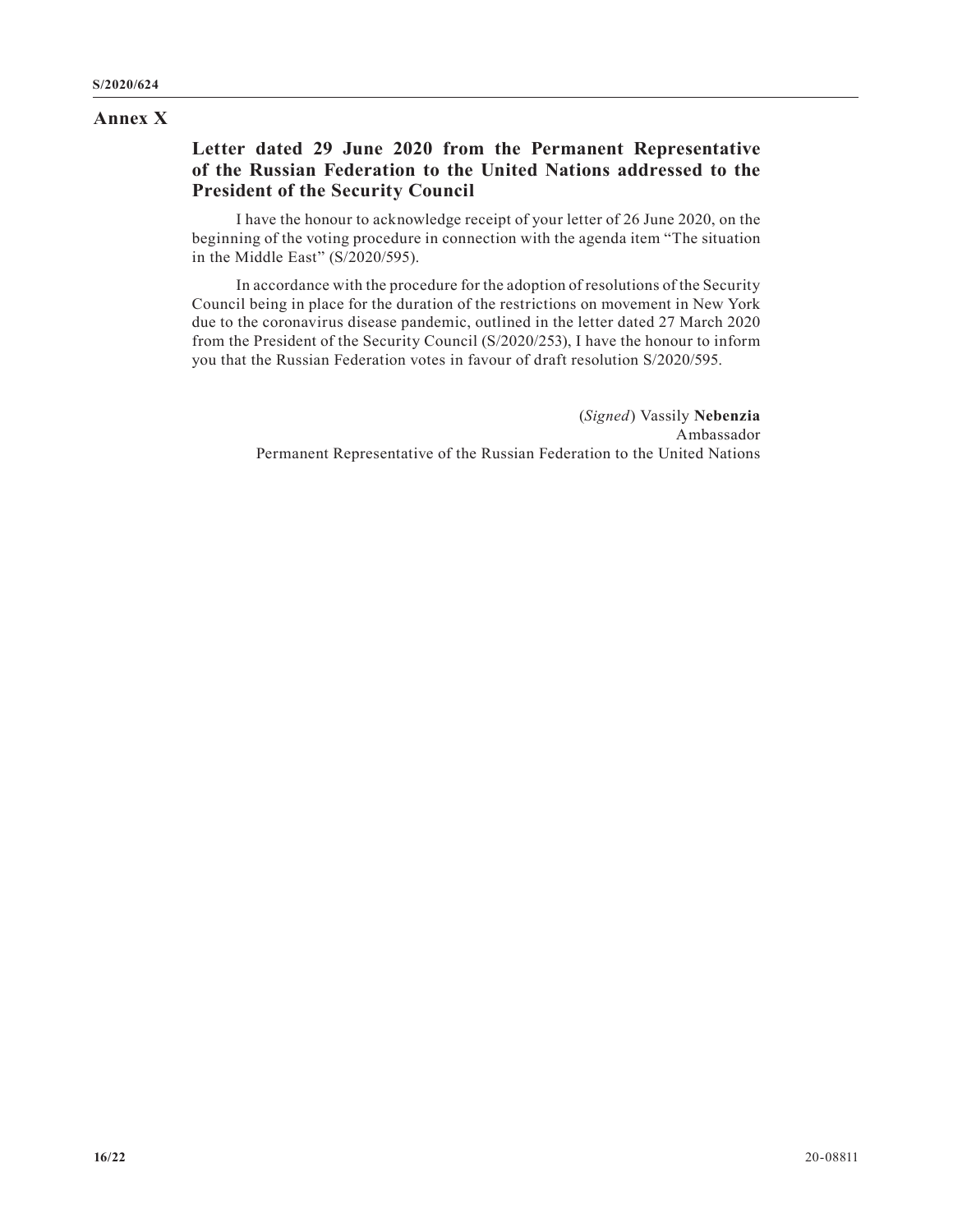### **Annex XI**

## **Letter dated 26 June 2020 from the Permanent Representative of Saint Vincent and the Grenadines to the United Nations addressed to the President of the Security Council**

I have the honour to refer to the draft resolution submitted by the Russian Federation and the United States for the extension of the mandate of the United Nations Disengagement Observer Force (S/2020/595).

In that respect, I wish to inform you that Saint Vincent and the Grenadines votes in favour of the above-mentioned draft resolution.

> (*Signed*) Inga Rhonda **King** Ambassador Permanent Representative of Saint Vincent and the Grenadines to the United Nations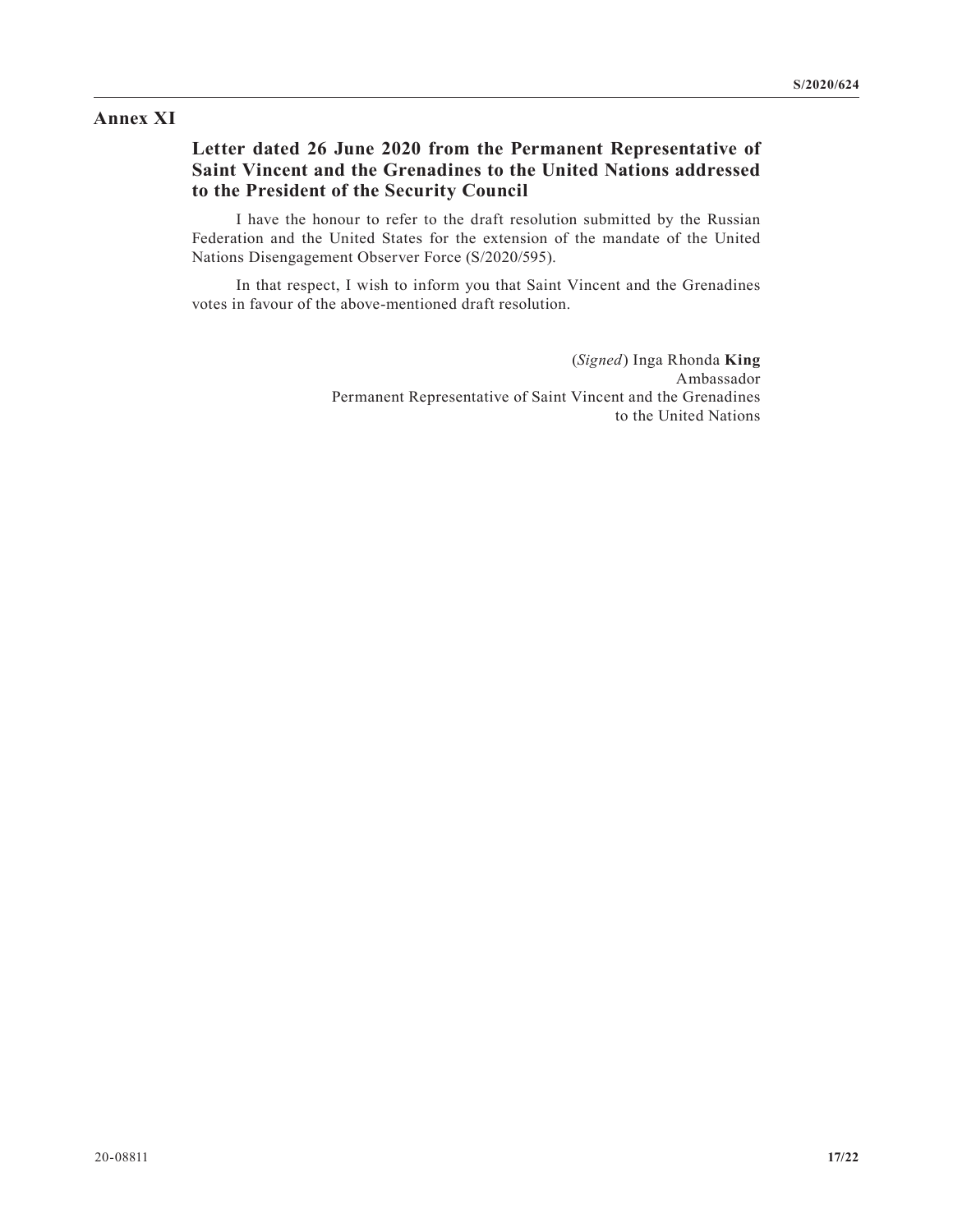#### **Annex XII**

# **Letter dated 28 June 2020 from the Permanent Representative of South Africa to the United Nations addressed to the President of the Security Council**

I refer to your letter dated 26 June 2020 regarding the draft resolution concerning the United Nations Disengagement Observer Force, as contained in document S/2020/595.

The delegation of the Republic of South Africa votes in favour of the abovementioned draft resolution.

> (*Signed*) Jerry Matthews **Matjila** Ambassador Permanent Representative of South Africa to the United Nations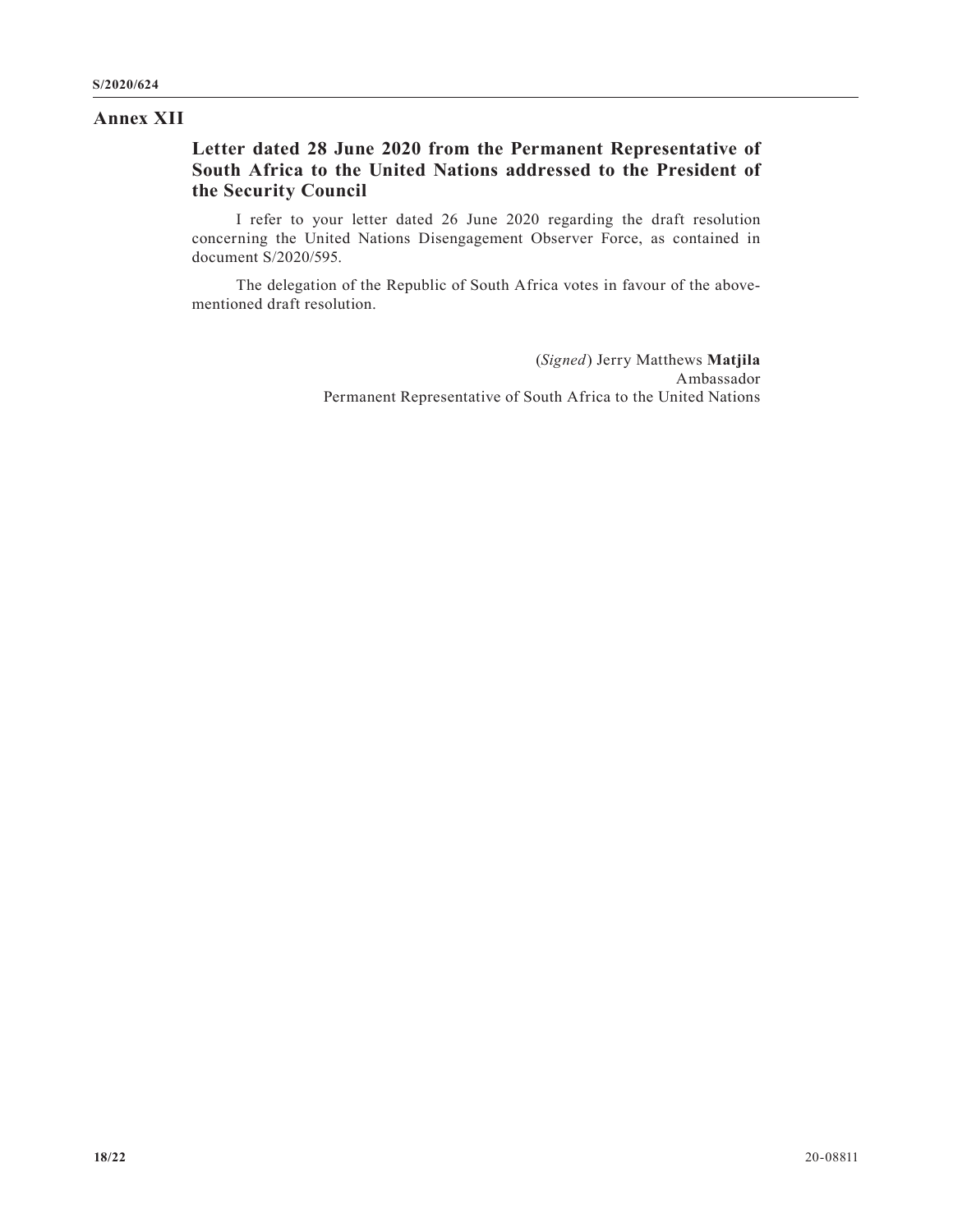#### **Annex XIII**

# **Letter dated 26 June 2020 from the Permanent Representative of Tunisia to the United Nations addressed to the President of the Security Council**

Further to the letter dated 26 June 2020 from the Permanent Representative of France, in his capacity as President of the Security Council, regarding the draft resolution submitted by the Russian Federation and the United States of America in connection with the agenda item "The situation in the Middle East", as contained in document S/2020/595, I would like to inform you that Tunisia votes in favour of the draft resolution.

> (*Signed*) Kais **Kabtani** Ambassador Permanent Representative of Tunisia to the United Nations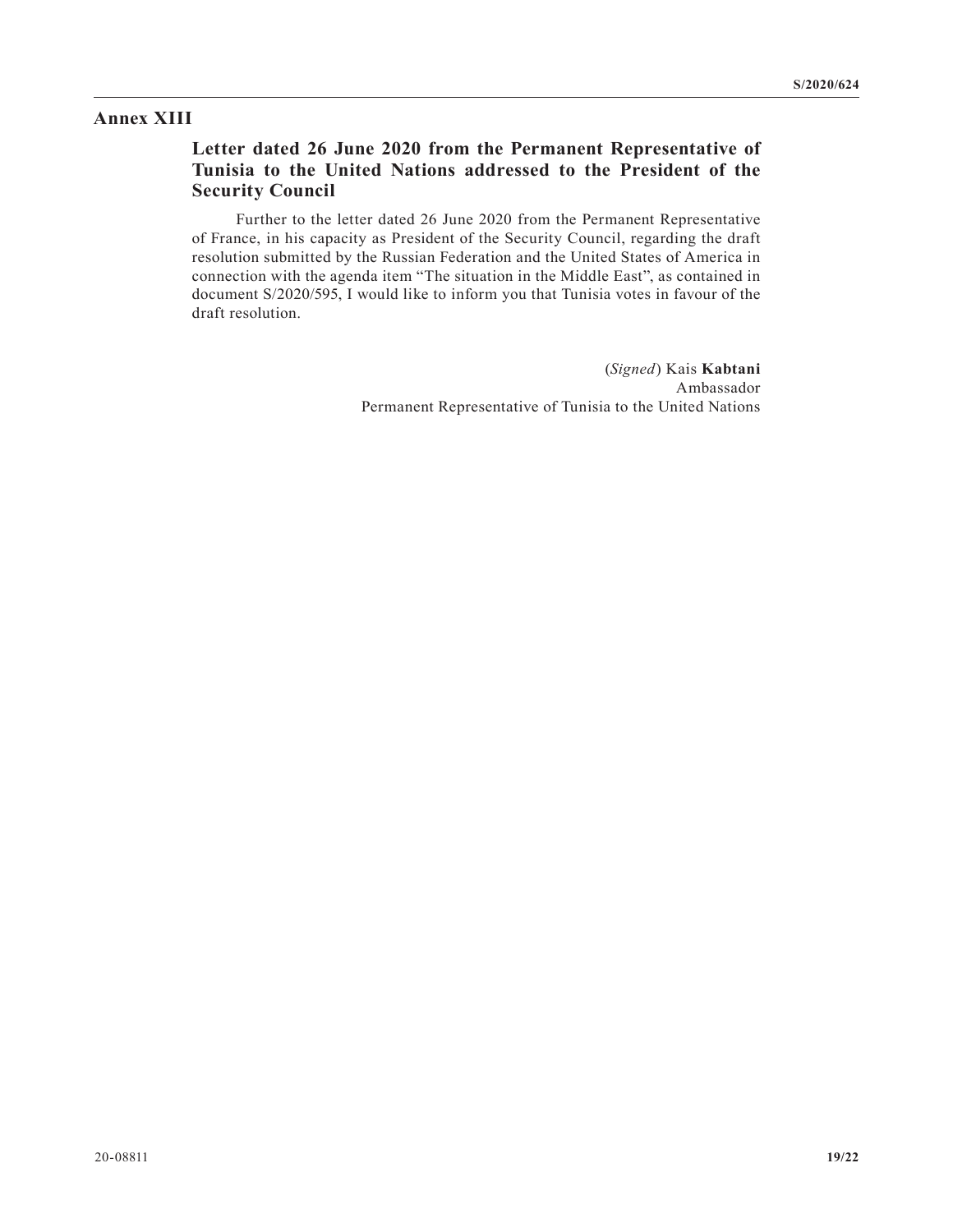### **Annex XIV**

# **Letter dated 26 June from the Chargé d'affaires of the United Kingdom of Great Britain and Northern Ireland to the United Nations addressed to the President of the Security Council**

With reference to the letter from the President of the Security Council of 26 June 2020, the United Kingdom votes in favour of draft resolution S/2020/595, in connection with the agenda item "The situation in the Middle East".

> (*Signed*) Jonathan **Allen** Ambassador Chargé d'affaires of the United Kingdom of Great Britain and Northern Ireland to the United Nations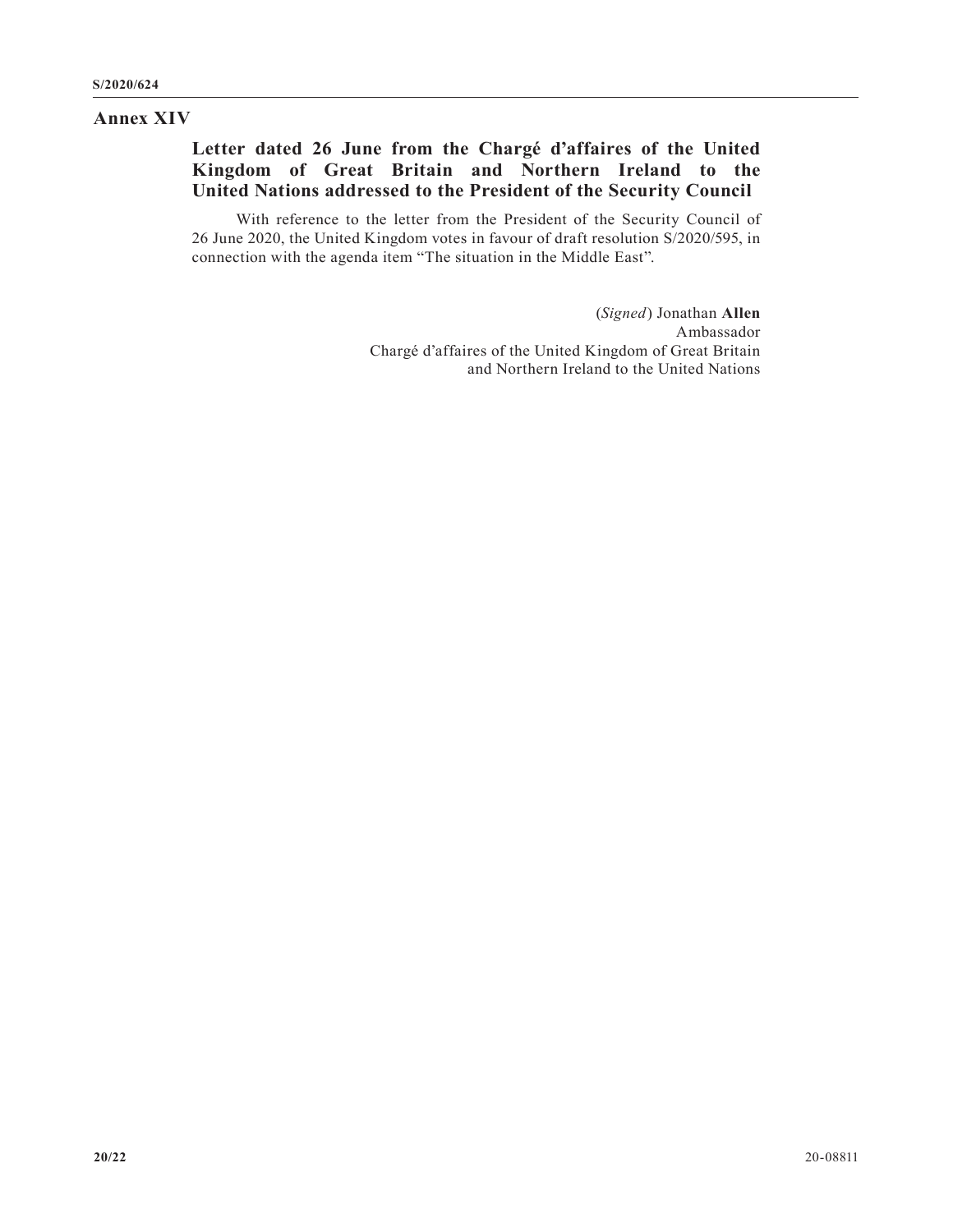### **Annex XV**

# **Letter dated 26 June 2020 from the Permanent Representative of the United States of America to the United Nations addressed to the President of the Security Council**

On the draft resolution submitted by the Russian Federation and the United States of America in connection with the agenda item "The situation in the Middle East" (S/2020/595), the United States of America votes in favour.

> (*Signed*) Kelly **Craft** Ambassador Permanent Representative of the United States of America to the United Nations